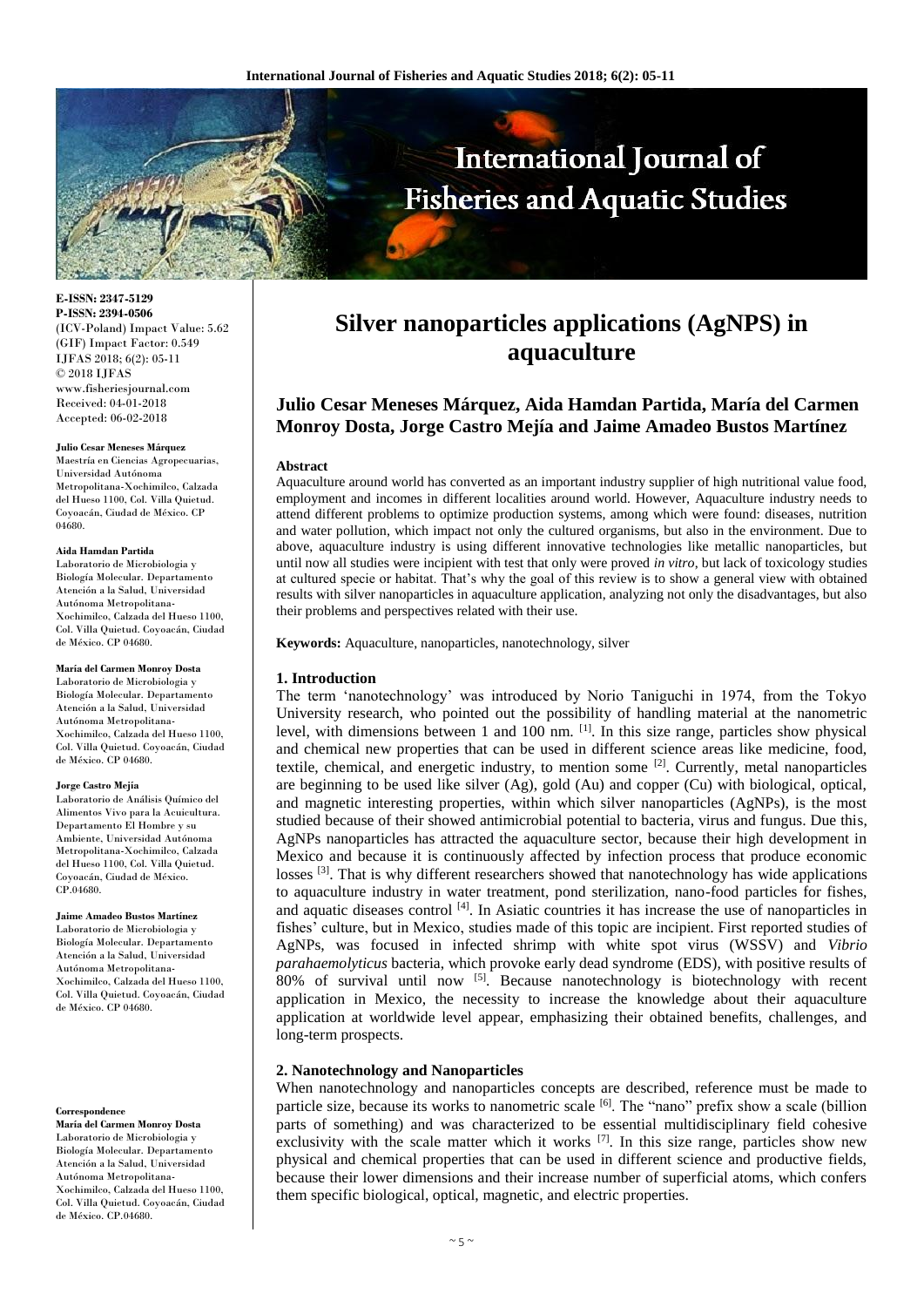The physical properties of these particles are different to those observed in normal size solid or macroscopic with same chemical composition. Nowadays it has begun to be use, as formal experimental techniques which allow to make, characterize, and manipulate nanoparticles from different metals like gold, silver, platinum, and palladium [8]. AgNPs were the most particles studied because their antimicrobial and antifungal properties that present, for what they are considered as infection treatment tools to several types of microorganisms<sup>[9]</sup>.

# **3. AgNPs synthesis**

To obtain AgNPs, synthesis techniques are used by biological, physical, and chemicals methods. Chemical method was more employed to make the synthesis <sup>[10]</sup>. This chemical method is based principally with reduction of metal salt to zerovalent atom, which act as nucleation center, allowing agglomerates formation which growth go on with more atom aggregation, and formed bigger size particles with polyhedral forms increasingly complex [11]. However, it is necessary to stabilize the particles with an envelope of molecules or stabilizing agents (generally polymers), to inhibit agglomeration process [12]. Principally chemical reduction method was their reproducibility, and their possibility to obtain mono disperse colloids with a narrow distribution of particle size. After synthesis, AgNPs characterization was necessary, because their morphological and physical-chemical particles properties had a significant impact in their biological applications<sup>[13]</sup>.

## **4. Silver Nanoparticles Characteristics**

For thousand years, silver was used as precious metal for human being as jewelry, utensils, coins, photography or explosive applications. Even, ancient civilizations, like Greeks, used silver to cook, and maintain water quality [14], because they observe that water storage in silver beakers remained clean with no microorganism inside it. Later, silver was used like antimicrobial agent whose use was diminished because innovation of wide range of antibiotics. However, the resistance caused by the abuse of several antibiotics in aquaculture, has resurged their application for infections control. The above, was the starting point to nanomaterials based on silver development [15]. The characteristics of these nanoparticles regarding shape and size, determined the active mechanism or effect on target cell, as following described:

**Size:** The AgNPs of low size can penetrate several biological cell membranes like bacteria cell walls, increasing their contact surface, and their possibility to freely penetrate it [16].

**Shape:** Antimicrobial efficiency of AgNPs was confirmed that is dependent to shape. Different authors  $[17]$ , show, for example, that geometric or icosahedral shapes were more efficiently to bacteria control, than nanoparticles with truncated triangle shape.

**Action Mechanisms:** It was reported that AgNPs can act against bacteria through several mechanisms, and for that characteristics can avoid bacteria resistance, in contrast with antibiotics [18]. Interest for Ag use resurge by their bactericide effect in their ionic form  $(Ag<sup>+1</sup>)$ . Nanoparticles allow the release of Ag<sup>+</sup> ions, which join to cell membrane protein causing a breakdown and consequently bacteria cells mortality. But also, they can join to cytochrome and nucleonic

acids and causing damage and inhibiting cell division [19].

One proposed mechanism is nanotoxicity, usually triggered for oxidative stress induction by reactive oxygen species  $(ROS)$  formations  $[20]$ . The importance to ROS generation was the produced enzymes disturbance by respiratory chain through direct interactions with tioles groups in these enzymes or they super enzyme oxyradical like superoxide dismutase  $[21]$ . ROS levels can be controlled by cells antioxidative defenses to glutathione/glutathione disulfide (GSH/GSSG ratio) and ROS excess production can produce oxidative stress [22]. The formation of additional free radicals that can attack lipids from cells membrane, and lead to membrane and mitochondrial function ruptures or damage in DNA [23] .

# **5. Nanoparticles use in aquaculture industry**

According with Food and Agriculture organization (FAO) in  $2014$   $[24]$ , aquaculture production has increase in recent years. This was relative recent activity in comparison with fishing and farming activities. Aquaculture activity was constantly transformed to cope several problems like diseases provoked by bacteria and virus. Also, effluent pollution by production waste and excessive use of water source <sup>[25]</sup>. That's why aquaculture industry needs to adopt innovative technologies to get over difficulties that limit their development.

Nanotechnology was a field that several aqua culturists are appealing  $[26]$ . While the nanoparticles can be utilized in different fields inside aquaculture industry, there are three principal areas which were benefit with their application: alimentation, filters to improvement water culture medium, effluents, and control of infectious diseases.

**Silver nanoparticles to improve water quality in aquaculture:** The intensive intervention which aquaculture practices produced, impact directly over the environment, because it needs higher water quantities, and this source every day is scarcer around the world. Also, not consumed food for fishes, excretion products, feces, chemical products, and antibiotics, generated higher quantities of waste during organism's production and was released to environment around these production farming  $[27]$ . For a long time, the method most used to improve water quality was the continuous change of ponds water with new freshwater. However, water volume necessary to small or medium-large aquaculture systems can reach several hundred cubic meters per day <sup>[28, 29]</sup>. In this field, nanotechnology point to innovative solutions to water pollution remediation by disinfection using silver bactericide nanoparticles, for elimination of organic matter, and wastes, using membranes elaborated with nanoparticles compounds  $[30, 31]$ . In recent study <sup>[32]</sup>, a review was made about nanoparticles used in water disinfection, avoid the presence of bacteria and virus pathogens, where it was reported positive results. However, this study show that is necessary to make a cost-benefit balance, because at this moment it can be an expensive technology. Another author <sup>[33]</sup>, demonstrated that nanoparticles directly applied in water could affect the fish culture by bioaccumulation. It is necessary to make toxicity studies to determine their use in aquaculture. This situation was confirmed with other study where AgNPs was evaluated in three life stages of rainbow trout (alevin, fry, fingerlings), to 100, 32, 10, 3.2, 1, 0.32, 0.1 y 0.032 mg L-1 concentrations. Estimated values of  $CL_{50}$  to 96 hours were 0.25, 0.71 and 2.16 mg  $L^{-1}$  respectively <sup>[34]</sup>. These values show higher sensibility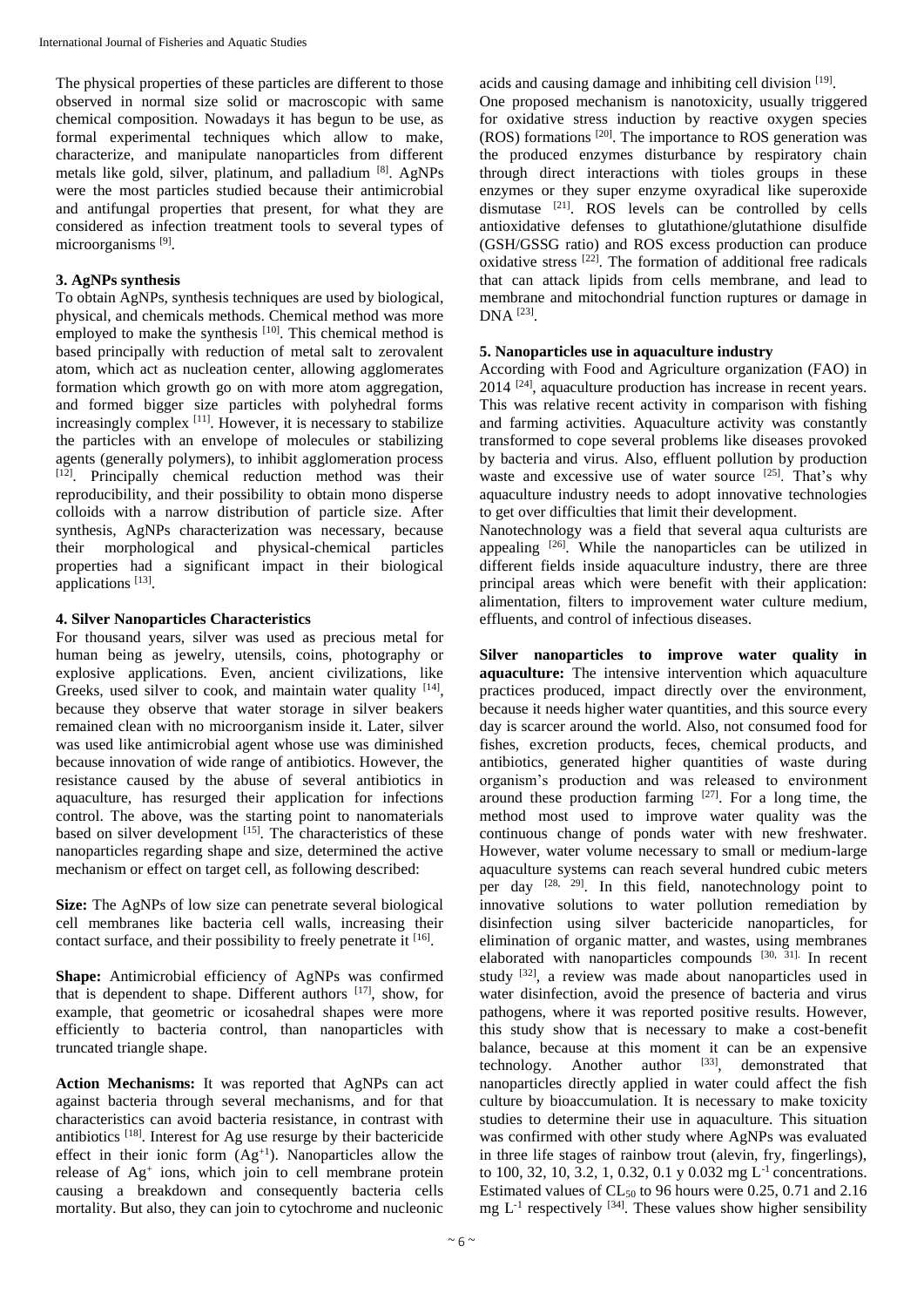for first life stages. Also, it was observed a reduction of chloride and potassium in blood plasma depending concentration of doses and increase of cortisol and cholinesterase in juvenile stages. This only show that silver nanoparticles applied directly to aquatic habitat or as disinfection agent in aquaculture industry in organisms cultured for human food consumption cannot be accepted. To solve this problematic, in recent study  $[35]$ , it was evaluated the use of filters equipment cover with silver nanoparticles to decrease the fungus infection in rainbow trout fertilized ovules. Different zeolite concentrations, cover with nanoparticles (0.5, 1.0 and 1.5% of AgNPs) were compared with no modified zeolite, as water filter media in semirecirculating systems. The fertilized ovules were transferred to hatching systems, which they take in water from cover filters with nanoparticles. The filter efficiency was evaluated with survival rates since fertilization to complete absorption vitellus sac stage. Results showed that filters who have AgNPs at 5% increase survival rates 4.56% since fertilization to swimming phase compared with control test. These results did not show significant differences  $(p<0.05)$ . Almost, additional application of activated carbon (as absorbent medium) joint with half-coated AgNPs in filters, provoke an increase of 11.24% in survival rates in alevine stage. Infections were not observed during incubation period in tests with filters cover with AgNPs. Thus, end results confirmed that directly use of AgNPs in filters was significant effective to avoid fungus infections in semi-recirculating systems of rainbow trout, without observing damages when directly inoculation was applied.

On the other hand, other authors <sup>[36]</sup>, have mentioned that it was developed some nanoparticles bio-filters to eliminate ammoniac, chemical compound, which in high water concentrations, is nocuous for many aquatic organisms. This result allows to assure that nanoscale powder (ultrafine nature), also can be used to eliminate polluted substances in water. These powders can be used as effective tool to clean organic compounds, so that can be converted to simple and non-toxic compounds.

In other study  $^{[37]}$ , nanotubes were elaborated with carbon and cyclodextrin impregnated with AgNPs, to purify water samples where it was reported *E. coli* and *V. cholearae*  presence. These samples were submitted to nanotubes test and observed result at final of experiment, was a decrease of colony forming units (CFU).

**Use of nanoparticles in aquatic nutrition:** Traditionally, alimentation in fish culture was supported with inert diets in pellets. These pellets were formulated from fish nutritional requirements, like lipids, proteins, carbohydrates, minerals, and vitamins. A new idea was that nanoparticles can be applied in foods to improve the proportion increase of nutrient and minerals which pass through directly in fish digestive tissue [38].

It was demonstrated that nanoparticles functions as nutrient and nutraceuticals carrier vehicles, allow encapsulation and controlled release of nutritious materials, and protection of nutritious products against pathogen microorganisms, forestall final product decomposition  $[39]$ . Some researchers  $[40]$ , showed that in the fish food processing industry was obtained better results in pellets (physical and chemical aspects, nutritional quality of ingredients and pellets) when nanotechnology was applied in their production. It was reported [41], that when Nano compounds were used to

incorporate vitamin C in rainbow trout food, their active permanency increase until 20 days after incorporation in comparison with control diet, which lost their active permanency the first three days. Also, was demonstrated that Nano compound protect vitamin C to acid and enzymatic conditions of rainbow trout intestinal tract, because its observed the continuous release of vitamin C on intestinal epithelium and, with this, allowing the increase of fish nonspecific immune system. However, in other studies  $[42]$ , the silver and copper nanoparticles effect were evaluated (500 mg  $kg<sup>-1</sup>$  of food), for 14 days, on intestinal microbial community of fish *Danio rerio,* by transmitted electronic microcopy, and gel electrophoresis with denaturalized gradient (DGGE); this study showed that intestinal epithelium was not affected.

**Use of nanoparticles to disease control:** One of the applications of silver nanoparticles was disease control due to their bactericide capacity  $[43]$ . In Aquaculture case, one of the bigger challenges was infection disease control caused by virus, bacteria, fungus and parasites. Traditionally, the antimicrobials were used to oppose bacterial infections in aquaculture. However, excessive application of these compounds provoked resistant strains, making the treatments not very successful [44]. Previous study about resistant strains [45], in fish farmers in 25 countries, was determined that tetracycline was the antibiotic most used. Also, different isolated bacteria from tilapia, show wide spectrum antibiotic resistance like tetracycline, erythromycin, and streptomycin. The resistant strains were: *Aeromonas salmonicida*, *Photobacterium damselae*, *Yersinia ruckeri*, *Listeria* sp, *Vibrio* sp, *Pseudomonas* sp and *Edwardsiella* sp.

To explore other alternatives to avoid different diseases of aquatic organisms, some researchers studied the silver nanoparticles effect for diverse ways to control important pathogens from fishes, mollusks, and crustaceans [46, 47]. In recent study [48], it was evaluated the antimicrobial effect of silver nanoparticles in two fish pathogens: *Lactococcus garvieae* and *Streptococcus iniae.* The minimum inhibitory concentration (MIC), and minimum bactericide concentration (BC) were determined. According with the results, MIC have a range of 1.12 to 5 μg mL-1 for *L. garvieae* and 1.2 to 2.5 μg mL-1 to *S. iniae* isolated. The mean value of MIC was 2.59 and 2.1 for *L. garvieae* and for *S. iniae* respectively. The results showed that the strain *S. iniae* was more sensible to silver nanoparticles that *L. garvieae* strain. In other study  $[49]$ , it was evaluated the antiparasitic effect of AgNPs against *Ichthyophthirius multifiliis*, a parasite causing the disease of White spot in freshwater fishes; determining that 10 and 5 ng L -1 of AgNPS shows antiparasitic effect *in vitro* and *in vivo* studies.

The use of AgNPs obtained from synthesis of natural products was applied with positive results [50], for example; when AgNPs was synthetized by *Camellia sinensis* to *Vibrio harveyi* control in infected *Feneropenaeus indicus* organisms. *In vivo* tests demonstrated that 10  $\mu$ g mL<sup>-1</sup> concentration inhibited bacterial growth in  $70\%$ . In other study  $[51]$  it was used *Bacillus subtilis*, a non-pathogen organism to synthetize a Nano compound, and it was evaluated their antimicrobial effect on *V. parahaemolyticus* and *V. harveyi,* in infected *Litopenaeus vannamei.* The results showed a survival of 1% in control group, but with Nano compounds was 90%. Also, was determined that when extract of bacteria and plants were used, was not observed a physiology alteration or toxic effect on studied shrimps.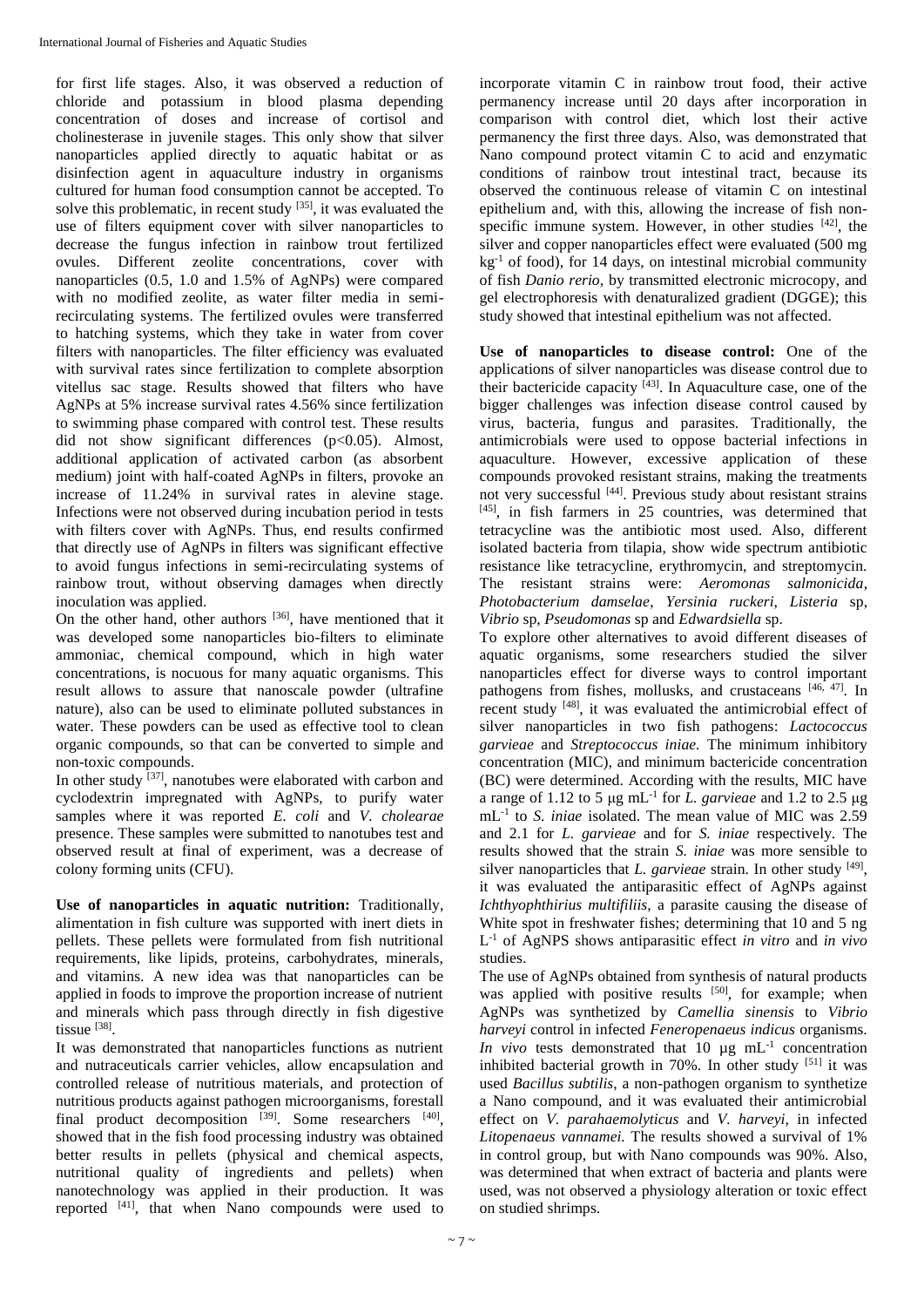It was reported  $[52, 53]$ , that antiparasitic and antifungal effect of AgNPs encapsulated with starch and applied through immersion baths (20 minutes) with 10 ng of nanoparticles concentrations in *Carassius auratus,* infected with *Ichthyophthirius multifiliis* and *Aphanomyces invadans*. The results showed that fishes recover after three days without toxic effect to AgNPs application.

Some researchers  $^{[54]}$  were investigating with AgNPs encapsulated with chitosan (75 µg mL-1 ) *in vitro,* for antimicrobial effect against *Vibrio tapetis*. In 2017 [55], it was determined the minimum inhibitory concentration of one

Nano compound of chitosan and AgNPs to evaluate *in vitro* the antifungal effect against *Fusarium oxysporum.* Later, *in vivo* tests were made with zebra fish infected by fungus. *In vitro* tests established that minimum inhibitory concentration of Nano compound was 38.69%, with a concentration of 250 µg mL-1 , and *in vivo*, using histological tests, was observed fungal mycelium deterioration storage in fish backs, concluding that fungus was affected by Nano compound contact.

Other studies, with this same topic, are shown in Table 1.

| Author(s)                                | <b>AgNPs characteristics</b>                                                                                                                | <b>Microorganisms</b>                                                                                                                                                               | <b>Results</b>                                                                                                                                                                                                                                                                                  |  |
|------------------------------------------|---------------------------------------------------------------------------------------------------------------------------------------------|-------------------------------------------------------------------------------------------------------------------------------------------------------------------------------------|-------------------------------------------------------------------------------------------------------------------------------------------------------------------------------------------------------------------------------------------------------------------------------------------------|--|
| Dananjaya et<br>al. 2016 <sup>[56]</sup> | AgNPs with chitosan                                                                                                                         | Aliviibrio salmonicida                                                                                                                                                              | MIC, 50 $\mu$ g mL <sup>-1</sup> and MCB, 100 $\mu$ g mL <sup>-1</sup>                                                                                                                                                                                                                          |  |
| Ravikumar et<br>al. 2012 <sup>[57]</sup> | Commercial nanoparticles of<br>Al <sub>2</sub> O <sub>3</sub> , Fe <sub>3</sub> O <sub>4</sub> , CeO <sub>2</sub> , ZrO <sub>2</sub> , MgO, | Aeromonas hydrophila, Bacillus subtilis,<br>Vibrio harveyi,<br>V. parahaemolyticus and serratia sp.                                                                                 | The CeO <sub>2</sub> Naps show higher antibacterial<br>effect when $10 \mu g$ mL <sup>-1</sup> concentration was<br>used.                                                                                                                                                                       |  |
| Soltani et al.<br>2009 <sup>[58]</sup>   | <b>Nanocid®</b>                                                                                                                             | Streptococcus iniae, Lactococcus garvieae,<br>Yersinia ruckeri, Aeromonas hydrophila                                                                                                | S. iniae MBC of 5 to 0.15 $\mu$ g mL <sup>-1</sup> , <i>L</i> .<br>garvience MBC of 10 $\mu$ g mL <sup>-1</sup> to 0.62 $\mu$ g<br>$mL^{-1}$ , A. hydrophila MBC of 0.31 µg mL <sup>-1</sup><br>to <0.15 µg mL <sup>-1</sup> , <i>Y. ruckeri</i> MBCs of 2.5<br>to $0.62 \mu g \text{ mL}^{-1}$ |  |
| Swain et al.<br>$2014^{[59]}$            | Nanopartículas of CuO, ZnO,<br>Ag, $TiO2$                                                                                                   | Aeromonas hydrophila, Edwardsiella tarda,<br>Pseudomonas aeruginosa, Flavobacterium<br>branchiophilum, Vibrio spp Staphylococcus<br>aureus, Bacillus cereus and Citrobacter<br>spp. | Show antibacterial effect in tested strains.                                                                                                                                                                                                                                                    |  |
| Mahanty e.<br>al. 2013 <sup>[60]</sup>   | Synthetized nanoparticles with<br>leaves of Mangifera indica,<br>Eucalytus terticonis, Carica<br>Papaya and Musa paradisiaca<br>plants      | Aeromona hydrophila                                                                                                                                                                 | Synthetized nanoparticles with Carica<br>papaya show antimicrobial activity with<br>153.6 $\mu$ g mL <sup>-1</sup> concentration.                                                                                                                                                               |  |
| Vijay Kumar<br>et. al., 2014<br>[61]     | Synthetized AgNPs with<br>Boerhaavia diffusa                                                                                                | A. hydrophila, P. fluorescens and F.<br>branchiophilum.                                                                                                                             | AgNPs concentration $(50 \mu g \text{ mL}^{-1})$ was<br>demonstrated higher zones of inhibition (15<br>mm) for <i>F. branchiophylum</i> , 14 mm for <i>A.</i><br>hydrophilla and (12 mm) for <i>P. fluorescen</i> .                                                                             |  |

|  |  |  | Table 1: Studies about silver nanoparticles used as pathogen control in aquaculture. |
|--|--|--|--------------------------------------------------------------------------------------|
|  |  |  |                                                                                      |

Recently, it was development research about to vaccines generation to protect Asiatic carp using nanoparticles against Listonella anguillarum bacteria <sup>[62]</sup>, and the white spot syndrome (WSSV), a virus which attack shrimps. This technique was able to provide to vaccine an additional protection barrier to avoid being inactivated for the metabolic machine of cultured species [63].

Otherwize [64], in 2016 it was evaluated the AgNPs application, using as reductor agent *Azadirachta indica* to evaluate the immune modular effect in infected fishes like *Cirrhinus mrigala* with *Aeromona hidrophila,* inoculating 20 µL concentration of AgNPs to fishes for 20 days. Functional activity of immunologic parameters like myeloperoxidase, phagocytic activity, anti-protease and lysozyme, increase significantly in fishes treated with AgNPs, obtaining against infection, survival rates of 73%.

## **6. Challenges and perspectives**

At World level, in 2008, investments in nanotechnologies studies and research was of \$700 thousand million US dollars. According to several forecasts, nanotechnology industry searches the quantity of \$2.6 billion US dollars. Many countries will increase their investments and the investigation and development efforts in this field to improve the competitiveness [65]. Countries like China, India and United States of America were working with this.

Several studies have demonstrated that physical and chemical

properties that AgNPs have, have helped to increase the efficiency of silver, principally in control disease area [66]. In aquaculture industry, nanoparticles were researched, and were added to water and food in commercial fish ponds to decrease the budget in water treatments, infection disease control, and environmental pollution [67]. However, most studies were made *in vitro*, and it is necessary to make the *in vivo* tests to know their efficiency in cultured organisms. At same time, toxicity and bioaccumulation tests were needing to be done on studied species.

Likewise, Nano compounds of chitosan and poly acid (lacticco-glicolic) (PGLA) have several applications like nutrient, drugs, hormones vehicles, among others [68, 69]. Otherwise, the increasing use of AgNPs, enhance their release to environment and any advance in nanotechnology require, therefore, the environmental risk evaluations associated with these particles and their impact over biological diversity [70]; [71]. Ecotoxicity studies about AgNPs exposition, would require of analytic technique which allow distinguish between silver nanoparticles and ionic silver dissolved under environmental conditions. Likewise, it needs the development of specific model for possible impact evaluation like environmental contaminant, determining exposed areas [72];  $[73]$ , bioavailability  $[74]$ , toxicity  $[75]$ , and structure-activity relation<sup>[76]</sup>.

At last, studies in this field allow the development of regulatory framework which allow the control and use of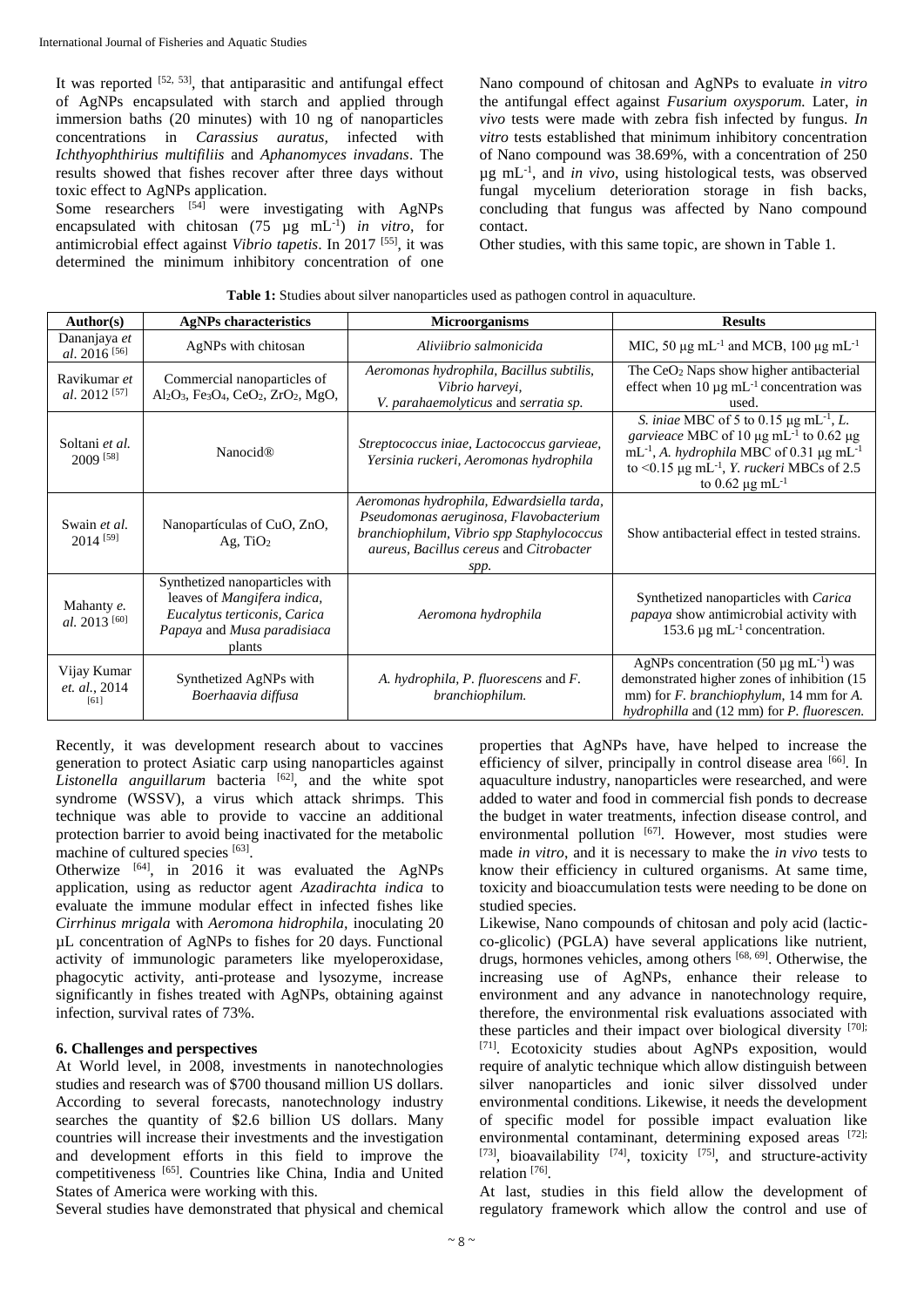these compounds, and their respective sanctions, when are bad-used, with no other purpose to restrict their impact in aquatic organisms and environment and consequently to human being.

## **7. Reference**

- 1. Mendoza Uribe, Guadalupe, Rodríguez-López, José Luis. La nanociencia y la nanotecnología: una revolución en curso. Perfiles Latinoamericanos, 2007; 15(29):161-186.
- 2. Abhilash M. Potential applications of Nanoparticles. International Journal of Pharma and Bio Sciences. 2010; V1(1):1-12.
- 3. Organización de las Naciones Unidas para la Agricultura y la Alimentación (FAO) Departamento de Pesca y Acuicultura. Roma, 2010, 219.
- 4. Huang S, Wang L, Liu L. Nanotechnology in agriculture, livestock, and aquaculture in China. A review Agron. Sustain. Dev. 2015; 35:369.
- 5. Juarez-Moreno K, Mejía-Ruiz C, Díaz FH, Reyna-Verdugo. Effect of silver nanoparticles on the metabolic rate, hematological response, and survival of juvenile white shrimp *Litopenaeus vannamei*. Chemosphere, 2017; 169:716-724.
- 6. Savage N, Thomas TAy, Duncan JS. Nanotechnology applications and implications research supported by the US Environmental Protection Agency STAR grants program. Journal Environment Monitoring. 2007; 9:1046-1054.
- 7. Waldner JB. Nanocomputers and swarm intelligence, Wiley & Sons, London, 2008.
- 8. Hernando GA. Nanotecnología y nanopartículas magnéticas: la Física actual en lucha contra la enfermedad. Rev. R. Acad. Cienc. Exact. Fís. Nat. (Esp). 2007; 101(2):321-327,
- 9. Carlson C, Hussain SM, Schrand AMK, Braydich-Stolle L, Hess KL, Jones RL *et al*. Unique cellular interaction of silver nanoparticles: size-dependent generation of reactive oxygen species. *The journal of physical chemistry*, 2008; B112(43):13608-13619.
- 10. Shaalan M, Saleh M, El-Mahdy M, El-Matbouli M. Recent progress in applications of nanoparticles in fish medicine: A review. Nanomedicine: Nanotechnology, Biology and Medicine. 2016; 12(3):701-710.
- 11. Wiley B, Sun YG, Xia NY. Polyol synthesis of silver nanostructures: control of product morphology with Fe (II) or Fe (III) species. Langmuir: 2005; 21(8):8077- 8080.
- 12. Liu Z, Ren G, Zhang T, Yang Z. Action potential changes associated with the inhibitory effects on voltagegated sodium current of hippocampal CA1 neurons by silver nanoparticles. Toxicology 2009; 264:179-184.
- 13. Sifontes AB, Melo L, Maza J, Mendes MM. Preparación de nanopartículas de plata en ausencia de polímeros estabilizantes. Quim. Nova, 2010; 33(6):1266-1269.
- 14. Monge M. Nanopartículas de plata: métodos de síntesis en disolución y propiedades bactericidas. In *Anales de Química*, 2014; 105(1).
- 15. Wei D, Sun W, Qian W, Ye Y, Ma X. The synthesis of chitosan-based silver nanoparticles and their antibacterial activity. Carbohydrate research. 2009; 344(17):2375- 2382.
- 16. Navarro E, Piccapietra F, Wagner B, Marconi F, Kaegi R, Odzak *et al.* Toxicity of silver nanoparticles to *Chlamydomonas reinhardtii. Environmental Science &*

*Technology.* 2008; 42(23):8959-8964.

- 17. Morones JR, Elechiguerra JL, Camacho A, Holt K, Kouri JB, Tapia J *et al.* The bactericidal effect of silver nanoparticles. Nanotechnology. 2005; 16:2346-2353
- 18. Knetsch ML, Koole LH. New strategies in the development of antimicrobial coatings: the example of increasing usage of silver and silver nanoparticles. *Polymers*, 2011; 3(1):340-366.
- 19. Huang K, Ma H, Liu J, Huo S, Kumar A, Wei T *et al*. Size-dependent localization and penetration of ultrasmall gold nanoparticles in cancer cells, multicellular spheroids, and tumors *in vivo*. ACS Nano. 2012; 6(5):4483-93.
- 20. Stefaan J, Soenena PR, MontenegrobWJ, Parakb SC. De Smedta KB. Cellular toxicity of inorganic nanoparticles: Common aspects and guidelines for improved nanotoxicity evaluation. Nano Today 2012; 6(5):446-465
- 21. Park EJ, Park K. Oxidative stress and pro-inflammatory responses induced by silica nanoparticles *in vivo* and *in vitro*. *Toxicology letters.* 2009; 184(1):18-25.
- 22. Nel A, Xia T, Mädler L, Li N. Toxic potential of materials at the nanolevel. Science. 2006; 311(5761):622- 627.
- 23. Mendis E, Rajapakse N, Byun HG, Kim SK. Investigation of jumbo squid (Dosidicus gigas) skin gelatin peptides for their *in vitro* antioxidant effects. Life Science. 2005; 77:2166–2178.
- 24. Organización de las naciones unidas para la alimentación y la agricultura FAO. El estado mundial de la pesca y la acuicultura. Roma, Italia. 2014, 274.
- 25. CONAPESCA. El Sector Pesquero y Acuícola. Logros. Comisión Nacional de Acuacultura y Pesca (CONAPESCA), Secretaría de Agricultura, Ganadería, Desarrollo Rural, Pesca y Alimentación (SAGARPA), 2011, Mazatlán, México, 2007, 2010; 42.
- 26. Zhou X, Wang Y, Gu Q, Li W. Effects of different dietary selenium sources (Selenium nanoparticle and selenomethionine) on growth performance, muscle composition and glutathione peroxidase enzyme activity of crucian carp (*Carassius auratus gibelio*), Aquaculture, 2009; 291:78-81.
- 27. Espinosa PA, Bermúdez AMC. La acuicultura y su impacto al medio ambiente. Estudios sociales, segundo número especial. 2012, 212-232.
- 28. Borja A. Los impactos ambientales de la acuicultura y la sostenibilidad de esta actividad. Boletín Instituto. Español de Oceanografía. 2002; 18(1-4):41-49.
- 29. Boletín Informativo de la Organización Latinoamericana de Desarrollo Pesquero (OLDEPESCA), 2013, 22-32.
- 30. Martinez D, Malpilca A, Hernández J. Estructura de la producción de la piscicultura de ornato del estado de Morelos y su relación con la diversidad de la oferta. 2010; 10(20):15-36.
- 31. Noriega-Treviño ME, Quintero GC, Guajardo PJM, Morales SJE. Desinfección y purificación de agua mediante nanopartículas metálicas y membranas compósitas Tecnología y Ciencias del Agua, vol. III, febrero-marzo, 2012, 87-100.
- 32. Pradeep, T. Noble metal nanoparticles for water purification: a critical review. Thin solid films. 2009; 517(24):6441-6478.
- 33. Fewtrell L. Silver: water disinfection and toxicity. Aberystwyth University. Centre for Research into Environment and Health. 2014, 58.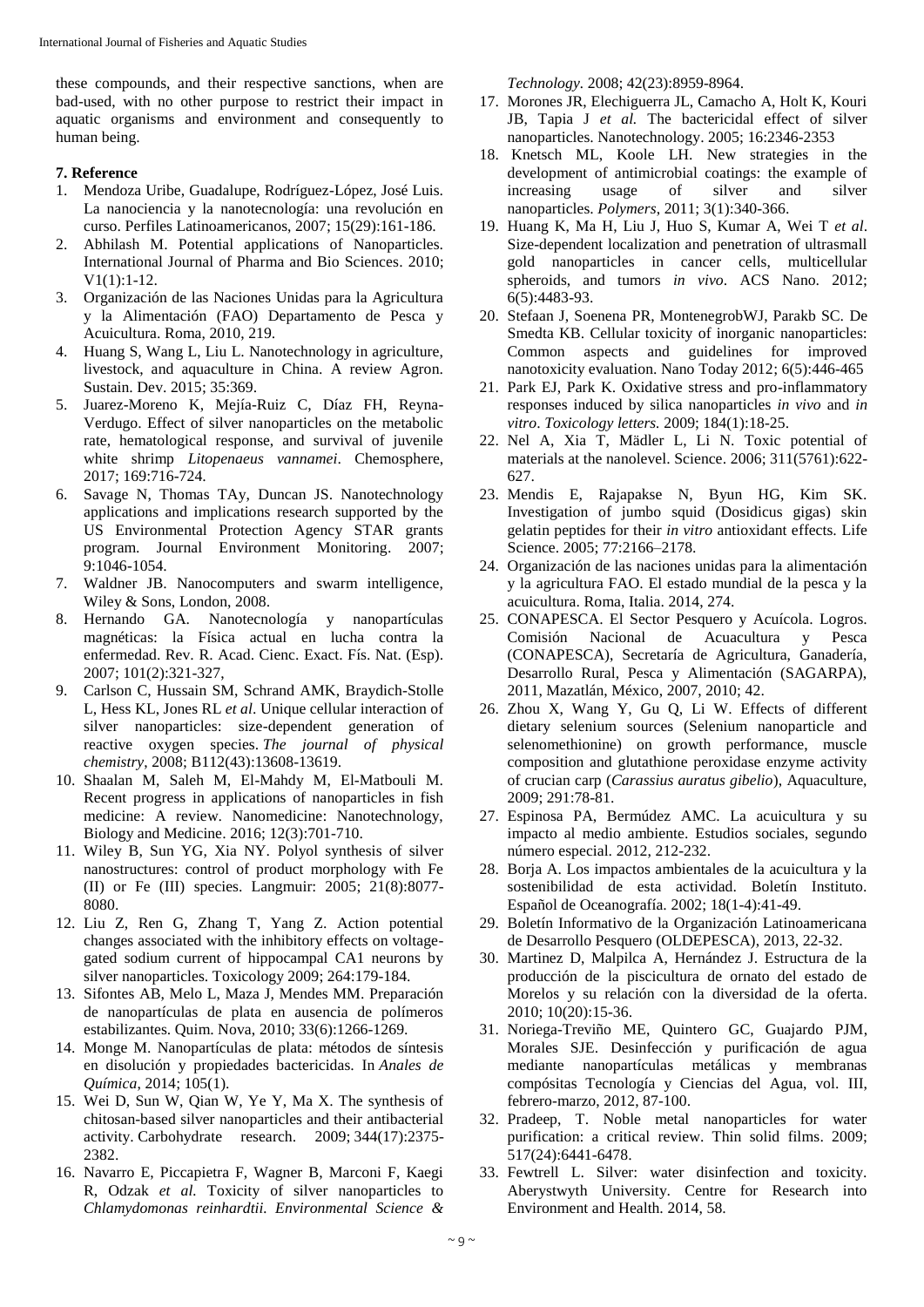- 34. Johari SA, Kalbassi MR, Soltani M, Yu IJ. Toxicity comparison of colloidal silver nanoparticles in various life stages of rainbow trout (*Oncorhynchus mykiss*) Iranian Journal of Fisheries Sciences. 2013; 12(1):76-95.
- 35. Johari SA, Kalbassi MR, Soltani M. Application of nanosilver-coated zeolite as water filter media for fungal disinfection of rainbow trout (*Oncorhynchus mykiss*) eggs Aquaculture International. 2016; 24:23.
- 36. Sharma D, Ranjana Jha. Transition metal (Co, Mn) codoped ZnO nanoparticles: Effect on structural and optical properties.2017. Journal of Alloys and Compounds, 2017; 698:532-538.
- 37. Lukhele LP, Mamba BB, Momba MN, Krause RW. Water disinfection using novel cyclodextrin polyurethanes containing silver nanoparticles supported on carbon nanotubes. Journal of Applied Sciences. 2010; 10(1):65-70.
- 38. Handy RD, Al-Bairuty G, Ramsden CS, Boyle D, Shaw BJ, Henry TB. Effects of manufactured nanomaterials on fishes: a target organ and body systems physiology approach. Journal of Fish Biology. 2011; 79:82-852.
- 39. Rather MA, Sharma R, Gupta S, Ferosekhan S, Ramya VL. Chitosan-Nanoconjugated Hormone Nanoparticles for Sustained Surge of Gonadotropins and Enhanced Reproductive Output in Female Fish. PLoS ONE. 2013; 8(2): e57094. doi:10.1371/journal.pone.0057094.
- 40. Can E, Kizak V, Kayim M, Can SS, Kutlu B, Ates M *et al*. Nanotechnological applications in aquacultureseafood industries and adverse effects of nanoparticles on environment. Journal of Materials Science and Engineering. 2011; 5:605-609.
- 41. Alishahi A, Mirvaghefi A, Tehrani MR, Farahmand H, Koshio S, Dorkoosh F *et al*. Chitosan nanoparticle to carry vitamin C through the gastrointestinal tract and induce the non-specific immunity system of rainbow trout (Oncorhynchus mykiss) Carbohydrate Polymers 2011; 86(1):142-46.
- 42. Merrifield DL, Benjamin J, Shawa Glenn M, HarperaImad P, Saoudb Simon J, Daviesa ichard D. *et al*. Ingestion of metal-nanoparticle contaminated food disrupts endogenous microbiota in zebrafish (*Danio rerio*). Environmental Pollution 2013; 174:157-163.
- 43. Gong P, Li H, He X, Wang K, Hu J, Tan W *et al*. Preparation and antibacterial activity of Fe and Ag nanoparticles. Nanotechnology. 2007; 18:604-611.
- 44. Pelgrift RY, Friedman AJ. Nanotechnology as a therapeutic tool to combat microbial resistance. *Advanced drug delivery reviews*, 2013; 65(13):1803-1815.
- 45. Tuševljak N, Dutil L, Rajić A, Uhland FC, McClure C, St-Hilaire S *et al.* Antimicrobial use and resistance in aquaculture: findings of a globally administered survey of aquaculture‐allied professionals. *Zoonoses and public health*, 2013; 60(6):426-436.
- 46. Swain P, Nayak SK, Sasmal A, Behera T, Barik SK, Swain SK *et al*. Antimicrobial activity of metal based nanoparticles against microbes associated with diseases in aquaculture. World Journal of Microbiology and Biotechnology. 2014; 30(9):2491-2502.
- 47. Seil JT, Webster TJ. Antimicrobial applications of nanotechnology: methods and literature. International Journal of Nanomedicine, 2012; 7:2767-2781
- 48. Raissy Mehdi, Mahsa Ansari. *In vitro* antimicrobial effect of silver nanoparticles on *Lactococcus garvieae* and *Streptococcus iniae*, African Journal of Microbiology

Research. 2011; 5(25):4442-4445.

- 49. Saleh M, Abdel-Baki AA, Dkhil MA, El-Matbouli MA, NSOUR, Al-Quraishy SALEH. Antiprotozoal effects of metal nanoparticles against Ichthyophthirius multifiliis. Parasitology, 2017, 1-9.
- 50. Vaseeharan B, Ramasamy P, Chen JC. Antibacterial activity of silver nanoparticles (AgNps) synthesized by tea leaf extracts against pathogenic *Vibrio harveyi* and its protective efficacy on juvenile Feneropenaeus indicus. Letters in applied microbiology. 2010; 50(4):352-356.
- 51. Sivaramasamy E, Zhiwei W, Li F, Xiang J. Enhancement of Vibriosis Resistance in Litopenaeus vannamei by Supplementation of Biomastered Silver Nanoparticles by Bacillus subtilis. Journal of Nanomedicine Nanotechnology. 2016; *7*(352):2.
- 52. Barakat KM, El-Sayed HS, Gohar YM. Protective effect of squilla chitosan–silver nanoparticles for Dicentrarchus labrax. International Aquatic Research. 2016; 8(2):179- 189.
- 53. Daniel SCGK, Sironmani TA, Dinakaran S. Nano formulations as curative and protective agent for fish diseases: studies on red spot and white spot diseases of ornamental gold fish *Carassius auratus*. International Journal of Fisheries and Aquatic Studies. 2016; 4:255- 261.
- 54. Dananjaya SHS, Godahewa GI, Jayasooriya RGPT, Chulhong OH, Jehee L, Mahanama DZ. Chitosan silver nano composites (CAgNCs) as potential antibacterial agent to control Vibrio tapetis. Journal of Veterinary Science and Technology. 2014; 5(5):209.
- 55. Dananjaya SHS, Erandani WKCU, Kim CH, Nikapitiya C, Lee J, De Zoysa M. Comparative study on antifungal activities of chitosan nanoparticles and chitosan silver nano composites against Fusarium oxysporum species complex. International Journal of Biological Macromolecules, 2017,
- 56. Dananjaya SHS, Godahewa GI, Jayasooriya RGPT, Lee J, De Zoysa M. Antimicrobial effects of chitosan silver nano composites (CAgNCs) on fish pathogenic *Aliivibrio (Vibrio)* salmonicida. Aquaculture. 2016; 450:422-430.
- 57. Ravikumar S, Gokulakrishnan R, Raj JA. Nanoparticles as a source for the treatment of fish diseases. Asian Pacific Journal of Tropical Disease. 2012; 2:S703-S706.
- 58. Soltani M, Ghodratnema M, Ahari H, Ebrahimzadeh Mousavi HA, Atee M, Dastmalchi F *et al.*, The inhibitory effect of silver nanoparticles on the bacterial fish pathogens, and. International Journal of Veterinary. Research. 2009; 3(2):137-142.
- 59. Swain P, Nayak SK, Sasmal A, Behera T, Barik SK, Swain SK et al., Antimicrobial activity of metal based nanoparticles against microbes associated with diseases in aquaculture. World Journal of Microbiology and Biotechnology. 2014; 30(9):2491-2502.
- 60. Mahanty A, Mishra S, Bosu R, Maurya UK, Netam SP, Sarkar B. Phytoextracts- synthesized silver nanoparticles inhibit bacterial fish pathogen Aeromonas hydrophila. Indian journal of microbiology. 2013; *53*(4):438-446.
- 61. Kumar PV, Pammi SVN, Kollu P, Satyanarayana KVV, Shameem U. Green synthesis and characterization of silver nanoparticles using *Boerhaavia diffusa* plant extract and their antibacterial activity. Industrial Crops and Products. 2014; 52:562-566.
- 62. Kumar SR, Ahmed VI, Parameswaran V, Sudhakaran R,